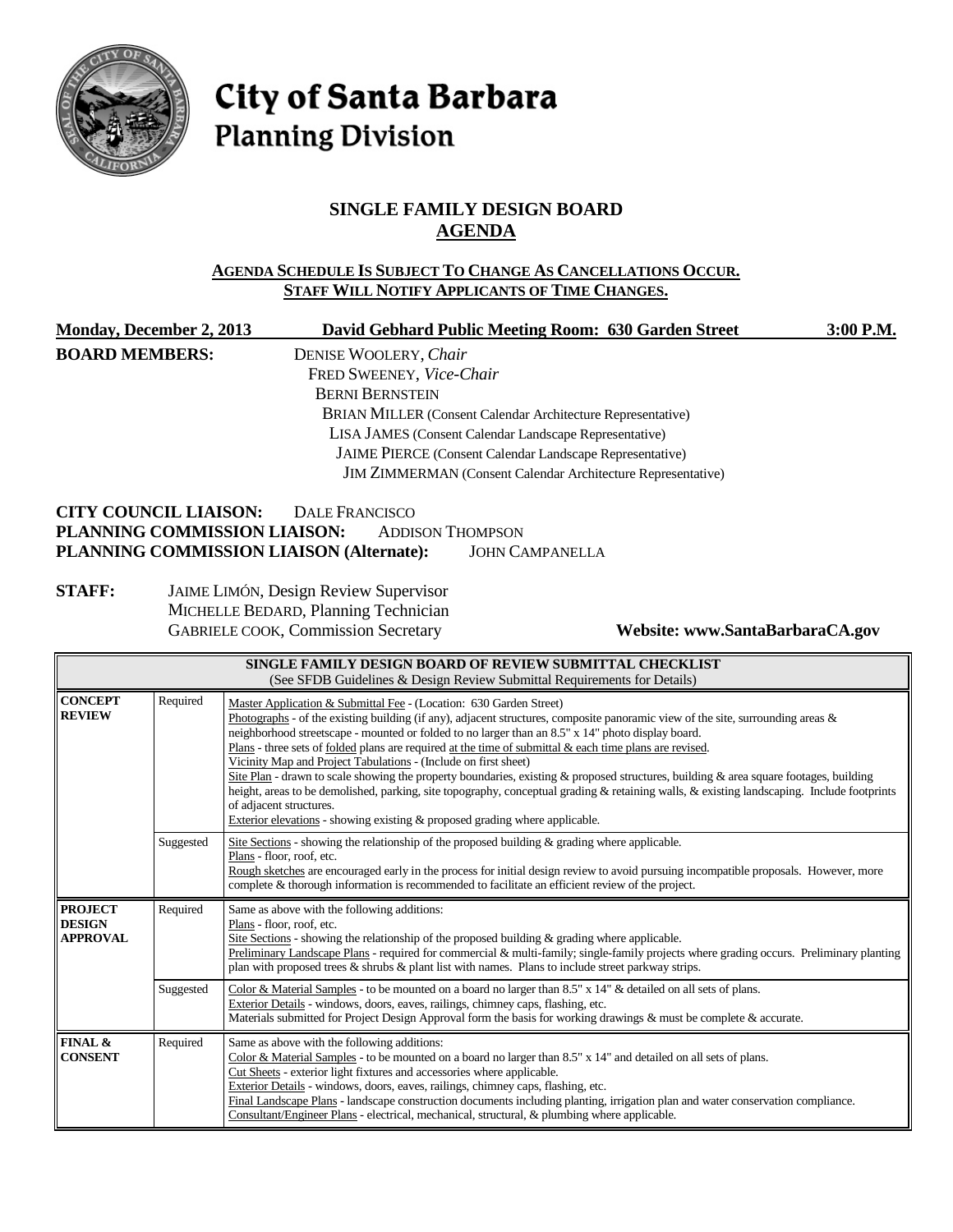**AGENDAS, MINUTES, REPORTS, PLANS & PUBLIC RECORD WRITINGS.** Copies of all documents relating to agenda items are available for review at 630 Garden Street, and agendas and minutes are posted online at [www.SantaBarbaraCA.gov/SFDB.](http://www.santabarbaraca.gov/ABR) If you have any questions or wish to review the plans, please contact Michelle Bedard, Single Family Design Board (SFDB) Planning Technician, at (805) 564-5470, extension 4551, or by email at [MBedard@SantaBarbaraCA.gov.](mailto:MBedard@SantaBarbaraCA.gov) Office hours are 8:30 a.m. to 4:30 p.m., Monday through Thursday, and every other Friday. Please check our website under *City Calendar* to verify closure dates. **Materials related to an item on this agenda submitted to the SFDB after distribution of the agenda packet are available for public inspection in the Community Development Department located at 630 Garden Street, during normal business hours.** Writings that are a public record under Government Code § 54957.5(a) and that relate to an agenda item for an open session of a regular meeting of the SFDB and that are distributed to a majority of all of the members of the SFDB during the meeting are available for public inspection by the door at the back of the David Gebhard Public Meeting Room, 630 Garden Street, Santa Barbara, CA.

**PUBLIC COMMENT. The** public has the opportunity to comment on any item on today's agenda. The Chair will announce when public testimony can be given for each item on the agenda. Speaker slips are available by the door and should be filled in and handed to the SFDB Secretary (adjacent to the window) before the agenda item begins. Please indicate which item you would like to address on the speaker slip and, in your testimony, which portion of the project you will be addressing in your comments. Each speaker is allocated two minutes for public comment due to time constraints. Written public comment letters and emails received prior to the meeting are typically distributed to the SFDB at their meeting.

**STATE POLITICAL REFORM ACT SOLE PROPRIETOR ADVISORY.** State law, in certain circumstances, allows an architect, engineer or a person in a related profession who is a "sole practitioner" to make an informational presentation of drawings or submissions of an architectural, engineering, or similar nature to the same Board on which they are seated, if the practitioner does not advocate for the project. Full details regarding this exception are posted in the back of the David Gebhard Public Meeting Room and available at the Community Development Department located at 630 Garden Street, Santa Barbara, CA.

#### **PLEASE BE ADVISED**

The following advisories are generally also contained in the City's Single Family Design Board General Design Guidelines and Meeting Procedures (SFDB Guidelines). The specific SFDB Guideline number related to each advisory is listed in parenthesis after each advisory. Applicants are encouraged to review the full version of the SFDB Guidelines.

- The approximate time the project will be reviewed is listed to the left of each item. It is suggested that applicants arrive 15 minutes early. The agenda schedule is subject to change as cancellations occur. Staff will notify applicants of time changes. (3.2.2)
- The applicant's presence is required. If an applicant is not present, the item will be postponed indefinitely. If an applicant cancels or postpones an item without providing advance notice, the item will be postponed indefinitely and will not be placed on the following SFDB agenda. In order to reschedule the item for review, a rescheduling fee will be paid and the applicant must fill out and file a Supplemental Application Form at 630 Garden Street (Community Development Department) in addition to submitting appropriate plans. (3.2.4)
- Substitution of plans is not allowed. If revised plans differing from the submittal sets are brought to the meeting, motions for Project Design Approval or Final Approval will be contingent upon staff review for code compliance. (3.2.4)
- Concept review comments are generally valid for one year. Per SMBC 22.69.090, a project design approval is valid for three years from the date of the approval unless a time extension has been granted or a building permit has been issued. Projects with a valid land use approval will also automatically extend the project design approval expiration date. (3.2.9) An SFDB approval does not constitute a Zoning clearance or a Building and Safety Permit.
- All approvals made by the SFDB are based on compliance with Municipal Code Chapter 22.69 and with adopted SFDB guidelines. Decisions of the SFDB may be appealed to the City Council. For further information on appeals, contact the Planning Division Staff or the City Clerk's office. Appeals must be in writing and must be filed with the City Clerk at City Hall, 735 Anacapa Street, within ten (10) calendar days of the meeting and which the Board took action or rendered its decision. (3.2.9)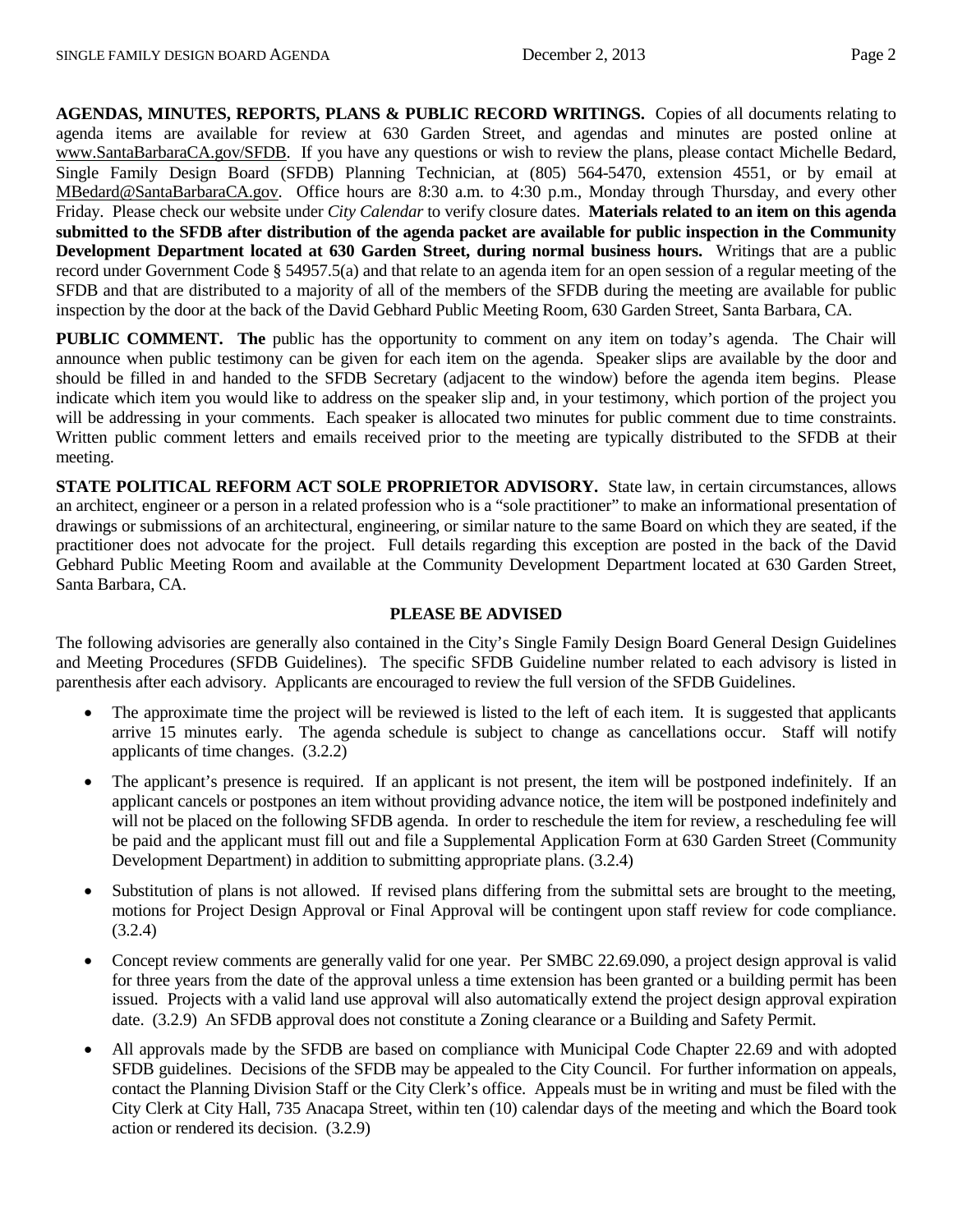- CEQA Guidelines §15183 Exemptions (Projects Consistent with General Plan). Under this California Environmental Quality Act (CEQA) Guidelines section, projects with new development (new nonresidential square footage or new residential units) qualify for an exemption from further environmental review documents if (1) They are consistent with the General Plan development density evaluated in the 2011 General Plan Program Environmental Impact Report, and (2) any potentially significant project-specific impacts are addressed through existing development standards. Section 15183 exemptions are determined by staff based on a preliminary environmental review process. A decision-maker CEQA finding is required for a Section 15183 exemption. City Council General Plan environmental findings remain applicable for the project.
- **AMERICANS WITH DISABILITIES ACT:** In compliance with the Americans with Disabilities Act, if you need special assistance to gain access to, comment at, or participate in this meeting, please contact the Planning Division at (805) 564-5470, ext. 4577. If possible, notification at least 48 hours prior to the meeting will enable the City to make reasonable arrangements in most cases.

#### **LICENSING ADVISORY:**

The Business and Professions Code of the State of California and the Municipal Code of the City of Santa Barbara restrict preparation of plans for certain project types to licensed professionals. See SFDB Guidelines 2.12 and 3.1.2C for specific information.

#### **NOTICE:**

- 1. On November 27, 2013, this Agenda was duly posted on the indoor and outdoor bulletin boards at the Community Development Department, 630 Garden Street, and online at [www.SantaBarbaraCA.gov.](http://www.santabarbaraca.gov/)
- 2. This regular meeting of the Single Family Design Board will be broadcast live on City TV-18, or on your computer at [www.SantaBarbaraCA.gov/CityTV.](http://www.santabarbaraca.gov/CityTV) A rebroadcast guide can be found at [www.SantaBarbaraCA.gov/CityTVProgramGuide.](http://www.santabarbaraca.gov/CityTVProgramGuide) An archived video copy of this meeting will be viewable on computers with high speed internet access the following Wednesday a[t www.SantaBarbaraCA.gov/SFDBVideos.](http://www.santabarbaraca.gov/SFDBVideos)

#### **GENERAL BUSINESS:**

- A. Public Comment: Any member of the public may address the Single Family Design Board for up to two minutes on any subject within their jurisdiction that is not scheduled for a public discussion before the Board on that day. The total time for this item is ten minutes. (Public comment for items scheduled on today's agenda will be taken at the time the item is heard.)
- B. Approval of the minutes of the Single Family Design Board meeting of November 18, 2013.
- C. Consent Calendar of November 25, and December 2, 2013.
- D. Announcements, requests by applicants for continuances and withdrawals, future agenda items, and appeals.
- E. Subcommittee Reports.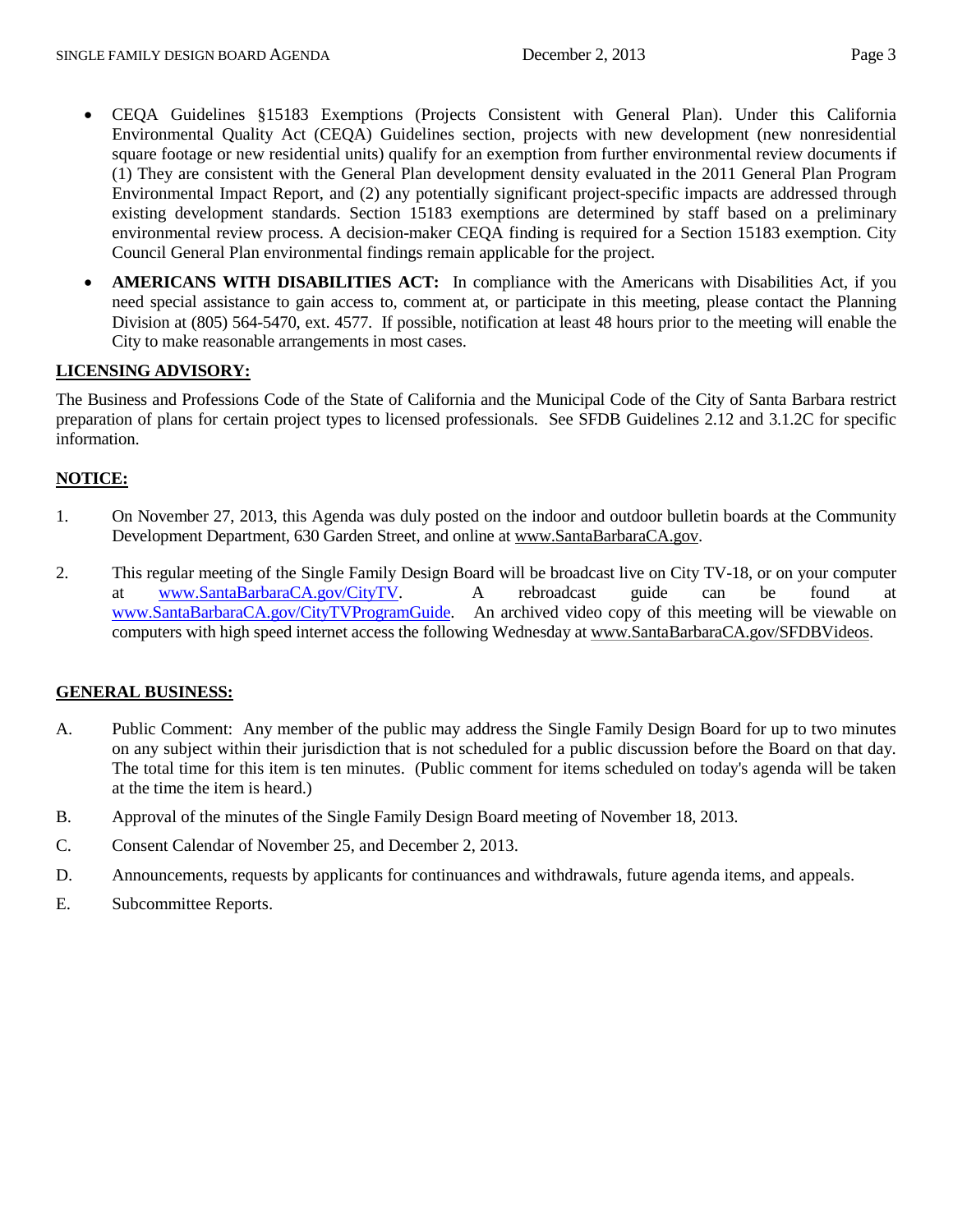# **REVIEW AFTER FINAL**

## **1. 1121 WALNUT AVE R-3 Zone**

**(3:10)** Assessor's Parcel Number: 039-202-006 Application Number: MST2011-00409 Owner: Alamar Ii, LLC Applicant: Dario Pini Architect: Murphy and Associates

> (Proposal to demolish the existing, 770 square foot, one-story, single-family residence, and construct a 1,885 square foot, two-story, single-family residence, including an attached, 400 square foot, two-car garage. The proposal includes a new 5-foot tall stucco wall in the front yard. The proposed total of 1,885 square feet on a 6,750 square foot lot is 66% of the maximum guideline floor-to-lot area ratio (FAR). The project will address violations in ENF 2011-00778.)

> **(Review after final for alterations to railing materials, window alterations to eliminate the window mullions, and the addition of a water heater closet.)**

# **FINAL REVIEW**

## **2. 1576 LA VISTA DEL OCEANO DR E-1 Zone**

**(3:30)** Assessor's Parcel Number: 035-180-058 Application Number: MST1999-01043 Owner: Alfred Asman Architect: Chris Manson-Hing

> (This is a revised project for major design alterations for a project that received final design approval in 2006. There is an active building permit issued for the approved design, which involves the construction of a new three-story, 3,940 square foot, single-family residence, with an attached two-car garage, and is 99% of the required floor-to-lot area ratio (FAR). The revised application proposes to reduce the project to a new, two-story, 3,565 square foot single-family residence, with an attached two-car garage. The revised project resulting in 81% of the required floor-to-lot area ratio (FAR) and includes a 50% reduction for a portion of the lower floor area. The project requires compliance with Planning Commission Resolution No. 063-05, approved on October 6, 2005.)

# **(Final Approval requested. Project Design Approval was granted on June 17, 2013.)**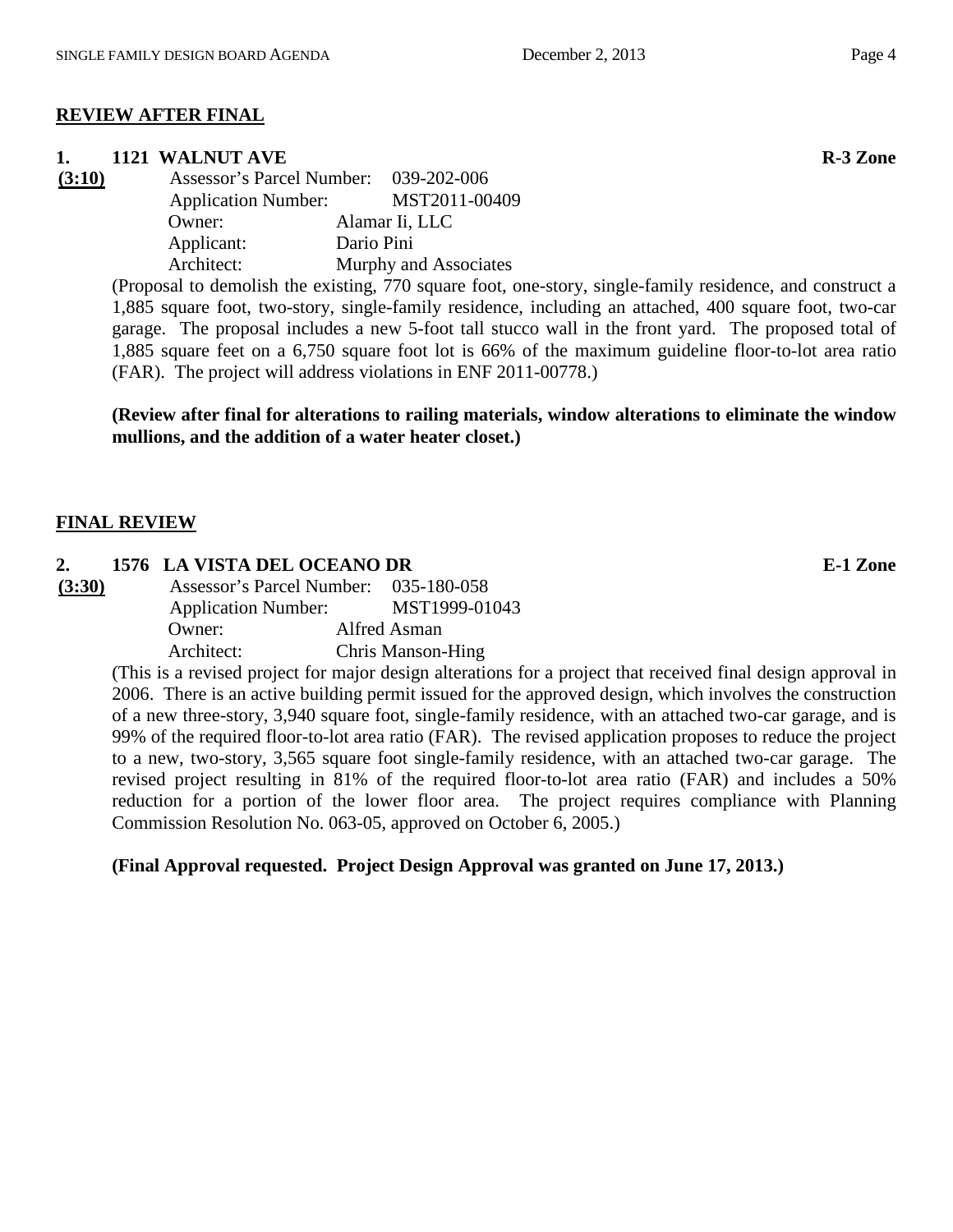## **PROJECT DESIGN REVIEW**

## **3. 11 VIA ALICIA E-1 Zone**

| (3:50) | Assessor's Parcel Number: 015-311-003 |               |
|--------|---------------------------------------|---------------|
|        | <b>Application Number:</b>            | MST2013-00052 |
|        | Owner:                                | Peter Trent   |
|        | Architect:                            | Dawn Sherry   |

(Proposal for site alterations, exterior alterations, and a minor interior remodel to an existing three-story, 3,423 square foot, single-family residence, with an attached two-car garage, located on a 15,681 square foot lot in the Hillside Design District. Alterations include converting 258 square feet of existing storage area to habitable addition, the demolition and replacement of existing decks with new, door and window alterations, and a new swimming pool and site walls. The proposal includes approximately 30 cubic yards of cut for the new pool. The proposal results in a development total of 3,681 square feet and is 84% of the guideline floor-to-lot area ratio (FAR).)

## **(Project Design Approval requested. The project was last reviewed on November 18, 2013.)**

## **SFDB-CONCEPT REVIEW (CONT.)**

## **4. 438 CONEJO RD A-1 Zone**

| (4:10)     | Assessor's Parcel Number:         |                   | 019-061-013   |
|------------|-----------------------------------|-------------------|---------------|
|            | <b>Application Number:</b>        |                   | MST2013-00336 |
| Owner:     |                                   | Luis Fernandez    |               |
| Architect: |                                   | Jose Luis Esparza |               |
|            | Landscape Architect: Bill Mellett |                   |               |

(Proposal to construct a three-story, 1,892 square foot, single-family residence and an attached 400 square foot two-car garage. The previous residence was destroyed in the Tea Fire. The proposal includes the removal of six (6) existing trees, new site walls and decks, 299 cubic yards of site grading, including 243 cubic yards of export. The proposal includes Staff Hearing Officer review for requested zoning modifications. The proposed total of 2,292 square feet, located on a 6,880 square foot parcel in The Hillside Design District, is 79% of the maximum floor-to-lot area ratio (FAR).)

**(Third concept review. Comments only; project requires environmental assessment and Staff Hearing Officer review for requested zoning modifications. The project was last reviewed on November 18, 2013.)**

## **SFDB-CONCEPT REVIEW (CONT.)**

## **5. 2400 MOUNT CALVARY RD A-1 Zone**

**(4:40)** Assessor's Parcel Number: 021-040-049 Application Number: MST2012-00089 Owner: Charles M. Blizz Agent: Brent Daniels

(Concept review to construct a 500 square foot, one-story, modular, single-family residence located on a 4.5 acre lot in the Hillside Design District. The proposal includes approximately 120 cubic yards of site grading to be balanced on site. The proposal will replace the original house which was destroyed in the Tea Fire. Plans to rebuild a new, 2,000 square foot, one-story, single-family residence has been temporarily abandoned.)

**(Second concept review. Comments only; project requires Environmental Assessment. The project was last reviewed at Consent on March 26, 2012.)**